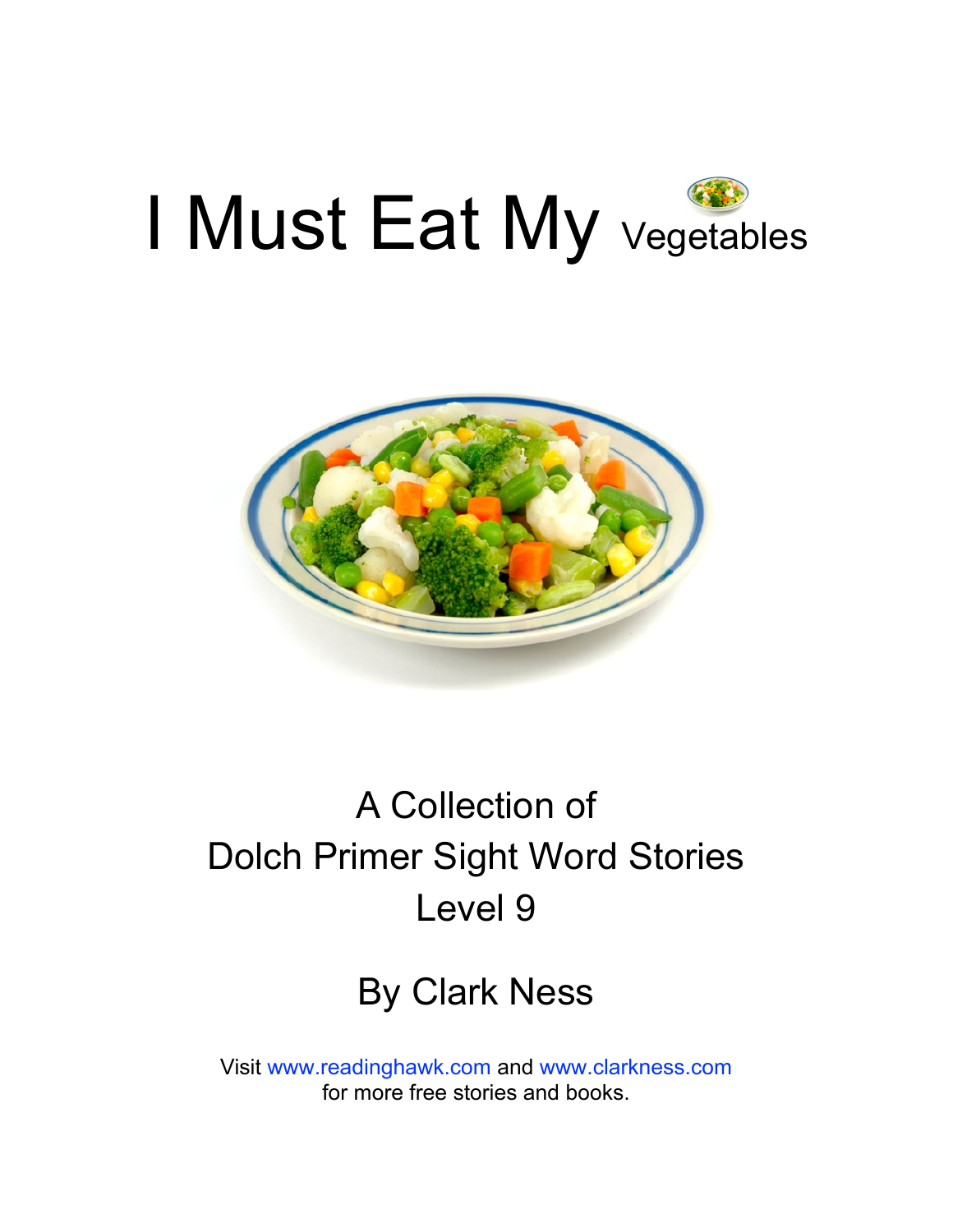

#### I Must Eat My vegetables

### I must eat my vegetables so I can do well.

New words in Dolch Primer Sight Words Level 9: black, eat, must, new, white, who

Words in Dolch Primer Sight Words Level 9: a, all, am, and, are, at, away, be, bed, big, black, blue, boy, box, brown, but, came, can, car, cat, come, cow, day, did, do, dog, down, eat, egg, eye, find, for, four, funny, get, go, good, have, he, help, here, I, in, into, is, it, jump, leg, like, little, look, make, man, me, men, must, my, new, no, not, now, on, one, out, pig, play, pretty, ran, red, ride, run, said, saw, see, she, so, sun, that, the, there, they, this, three, to, too, top, toy, two, up, want, was, way, we, well, went, what, where, white, who, will, with, yes, yellow, you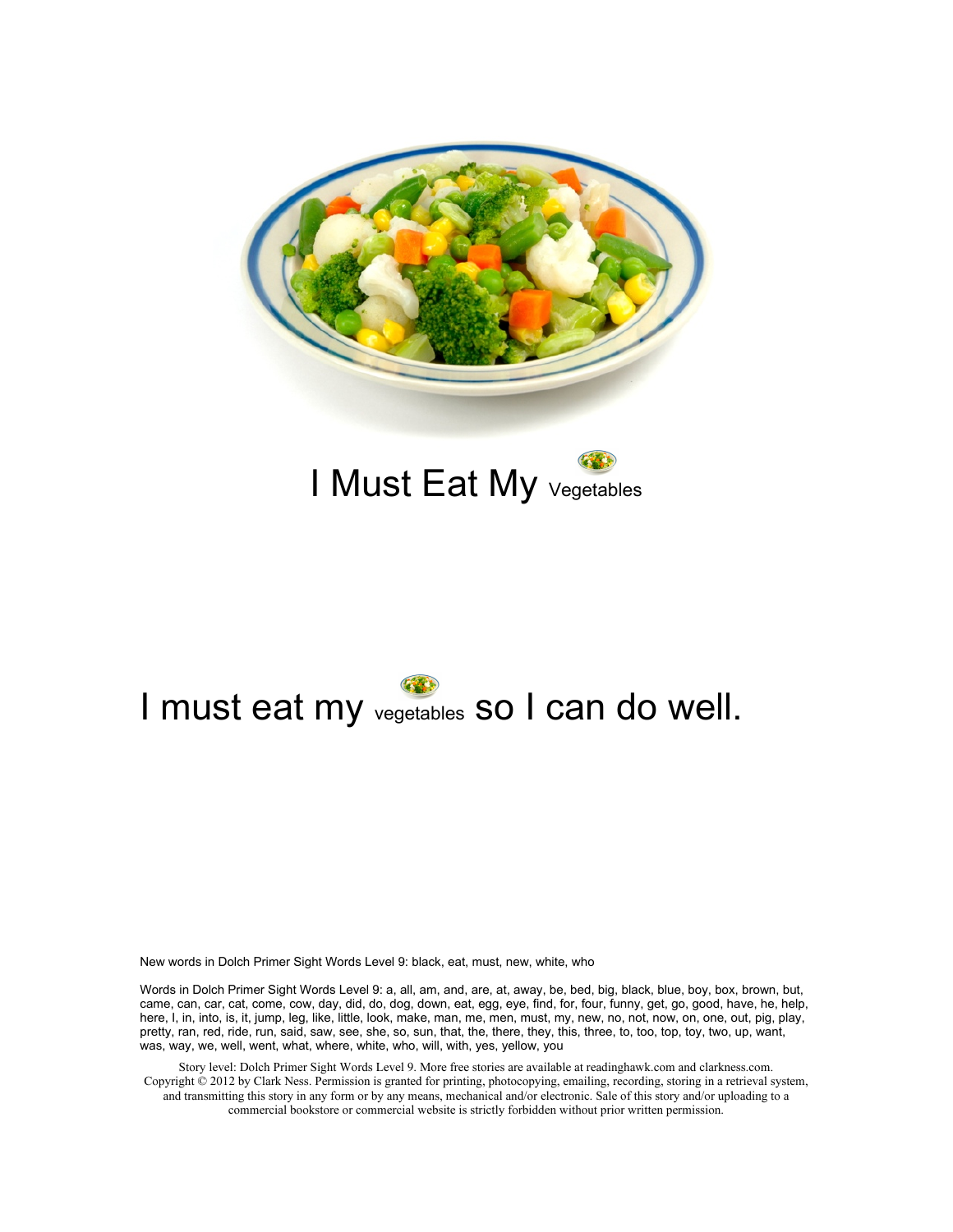

#### I Must Eat This Apple

### "I must eat this apple," said the boy.

New words in Dolch Primer Sight Words Level 9: black, eat, must, new, white, who

Words in Dolch Primer Sight Words Level 9: a, all, am, and, are, at, away, be, bed, big, black, blue, boy, box, brown, but, came, can, car, cat, come, cow, day, did, do, dog, down, eat, egg, eye, find, for, four, funny, get, go, good, have, he, help, here, I, in, into, is, it, jump, leg, like, little, look, make, man, me, men, must, my, new, no, not, now, on, one, out, pig, play, pretty, ran, red, ride, run, said, saw, see, she, so, sun, that, the, there, they, this, three, to, too, top, toy, two, up, want, was, way, we, well, went, what, where, white, who, will, with, yes, yellow, you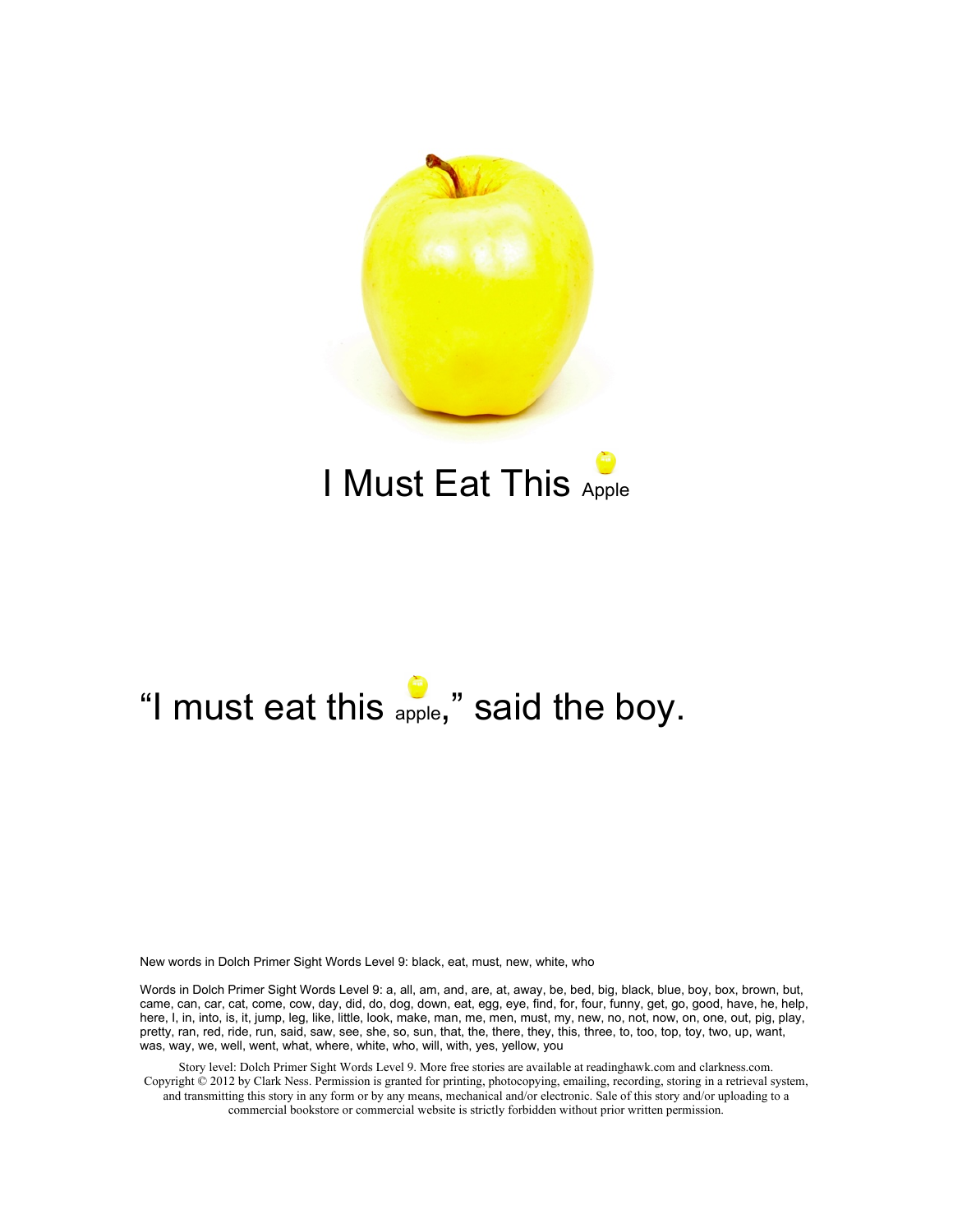

#### Is That Toy Dog New?

#### Is that toy dog new? No, it is not.

New words in Dolch Primer Sight Words Level 9: black, eat, must, new, white, who

Words in Dolch Primer Sight Words Level 9: a, all, am, and, are, at, away, be, bed, big, black, blue, boy, box, brown, but, came, can, car, cat, come, cow, day, did, do, dog, down, eat, egg, eye, find, for, four, funny, get, go, good, have, he, help, here, I, in, into, is, it, jump, leg, like, little, look, make, man, me, men, must, my, new, no, not, now, on, one, out, pig, play, pretty, ran, red, ride, run, said, saw, see, she, so, sun, that, the, there, they, this, three, to, too, top, toy, two, up, want, was, way, we, well, went, what, where, white, who, will, with, yes, yellow, you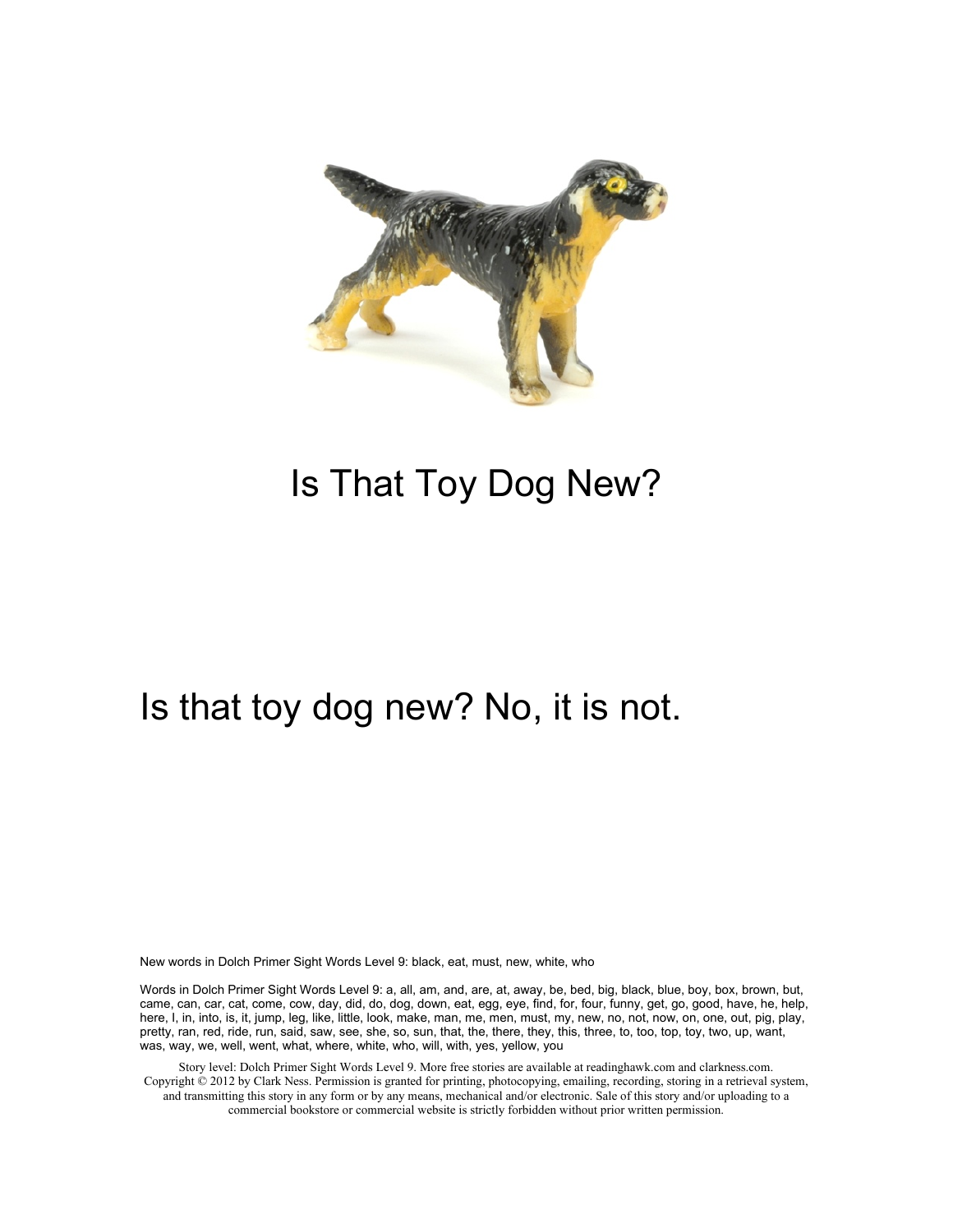

Is This a New Baseball?

## Is this a new baseball? Yes, it is.

New words in Dolch Primer Sight Words Level 9: black, eat, must, new, white, who

Words in Dolch Primer Sight Words Level 9: a, all, am, and, are, at, away, be, bed, big, black, blue, boy, box, brown, but, came, can, car, cat, come, cow, day, did, do, dog, down, eat, egg, eye, find, for, four, funny, get, go, good, have, he, help, here, I, in, into, is, it, jump, leg, like, little, look, make, man, me, men, must, my, new, no, not, now, on, one, out, pig, play, pretty, ran, red, ride, run, said, saw, see, she, so, sun, that, the, there, they, this, three, to, too, top, toy, two, up, want, was, way, we, well, went, what, where, white, who, will, with, yes, yellow, you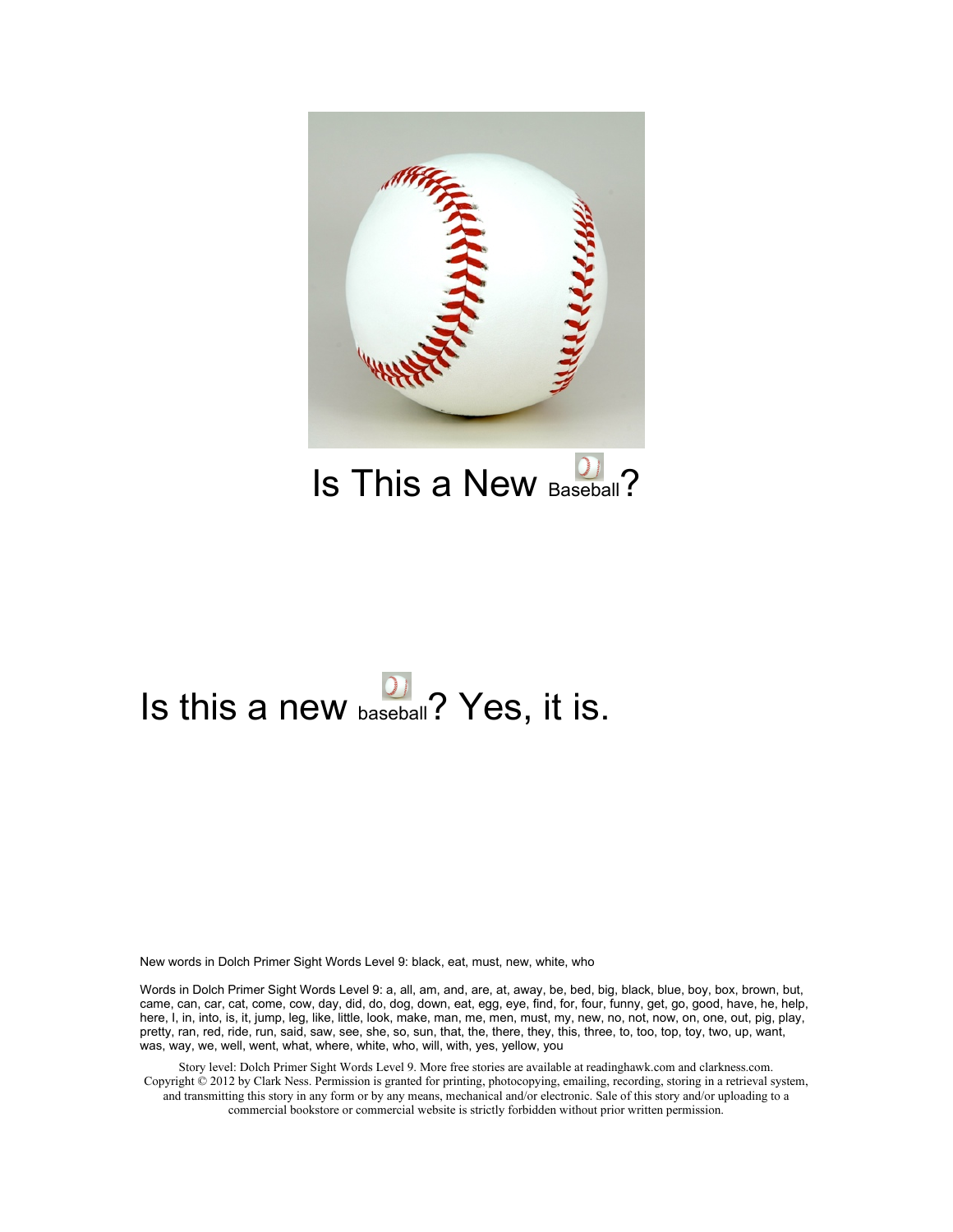

## This  $\Box$  is Black

## This  $\square$  is black.

New words in Dolch Primer Sight Words Level 9: black, eat, must, new, white, who

Words in Dolch Primer Sight Words Level 9: a, all, am, and, are, at, away, be, bed, big, black, blue, boy, box, brown, but, came, can, car, cat, come, cow, day, did, do, dog, down, eat, egg, eye, find, for, four, funny, get, go, good, have, he, help, here, I, in, into, is, it, jump, leg, like, little, look, make, man, me, men, must, my, new, no, not, now, on, one, out, pig, play, pretty, ran, red, ride, run, said, saw, see, she, so, sun, that, the, there, they, this, three, to, too, top, toy, two, up, want, was, way, we, well, went, what, where, white, who, will, with, yes, yellow, you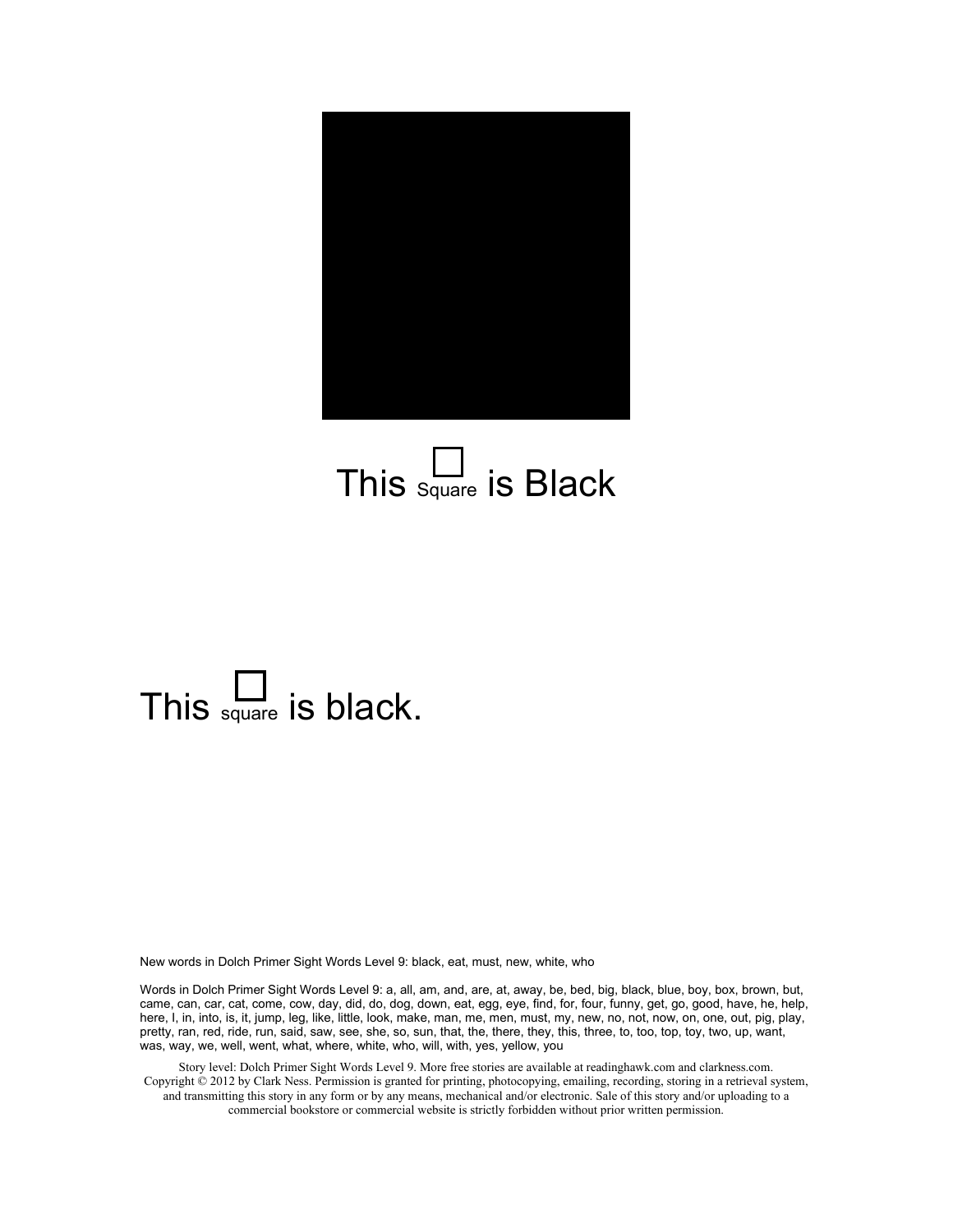

# This  $\triangle$  is Black

# This  $\triangle$  is black.

New words in Dolch Primer Sight Words Level 9: black, eat, must, new, white, who

Words in Dolch Primer Sight Words Level 9: a, all, am, and, are, at, away, be, bed, big, black, blue, boy, box, brown, but, came, can, car, cat, come, cow, day, did, do, dog, down, eat, egg, eye, find, for, four, funny, get, go, good, have, he, help, here, I, in, into, is, it, jump, leg, like, little, look, make, man, me, men, must, my, new, no, not, now, on, one, out, pig, play, pretty, ran, red, ride, run, said, saw, see, she, so, sun, that, the, there, they, this, three, to, too, top, toy, two, up, want, was, way, we, well, went, what, where, white, who, will, with, yes, yellow, you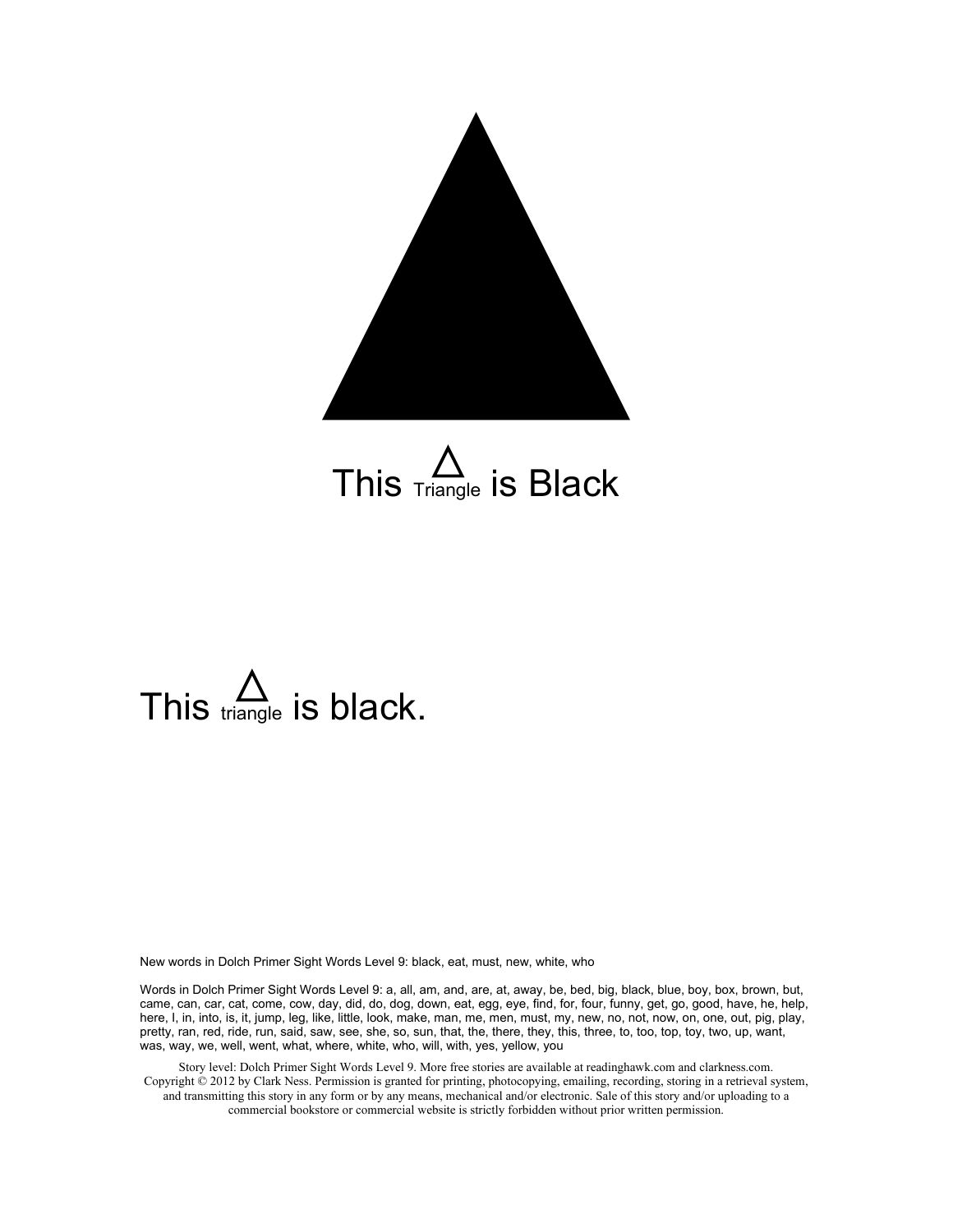

## This  $\Box$  is White

## This  $\square$  is white.

New words in Dolch Primer Sight Words Level 9: black, eat, must, new, white, who

Words in Dolch Primer Sight Words Level 9: a, all, am, and, are, at, away, be, bed, big, black, blue, boy, box, brown, but, came, can, car, cat, come, cow, day, did, do, dog, down, eat, egg, eye, find, for, four, funny, get, go, good, have, he, help, here, I, in, into, is, it, jump, leg, like, little, look, make, man, me, men, must, my, new, no, not, now, on, one, out, pig, play, pretty, ran, red, ride, run, said, saw, see, she, so, sun, that, the, there, they, this, three, to, too, top, toy, two, up, want, was, way, we, well, went, what, where, white, who, will, with, yes, yellow, you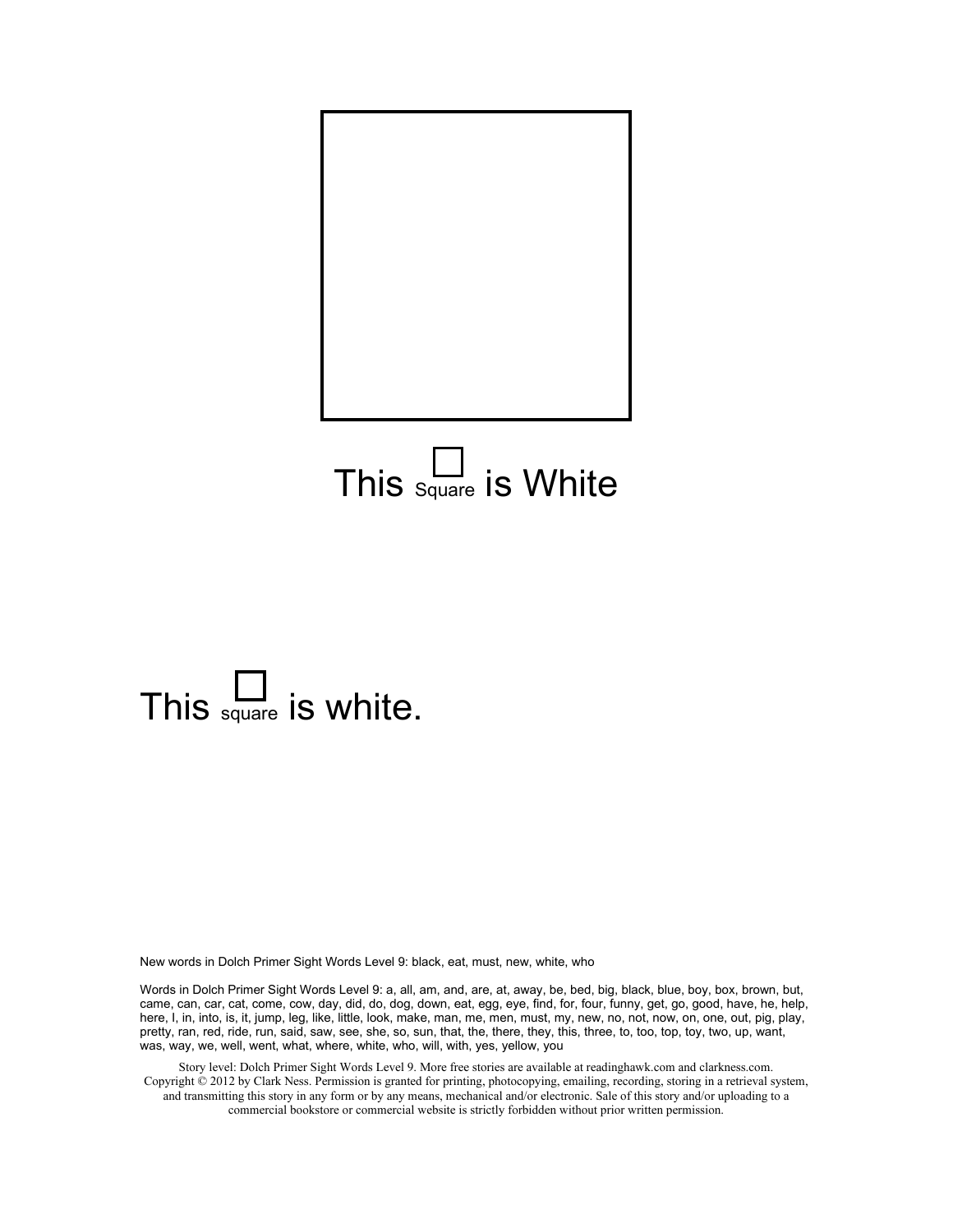

# This  $\triangle$  is white.

New words in Dolch Primer Sight Words Level 9: black, eat, must, new, white, who

Words in Dolch Primer Sight Words Level 9: a, all, am, and, are, at, away, be, bed, big, black, blue, boy, box, brown, but, came, can, car, cat, come, cow, day, did, do, dog, down, eat, egg, eye, find, for, four, funny, get, go, good, have, he, help, here, I, in, into, is, it, jump, leg, like, little, look, make, man, me, men, must, my, new, no, not, now, on, one, out, pig, play, pretty, ran, red, ride, run, said, saw, see, she, so, sun, that, the, there, they, this, three, to, too, top, toy, two, up, want, was, way, we, well, went, what, where, white, who, will, with, yes, yellow, you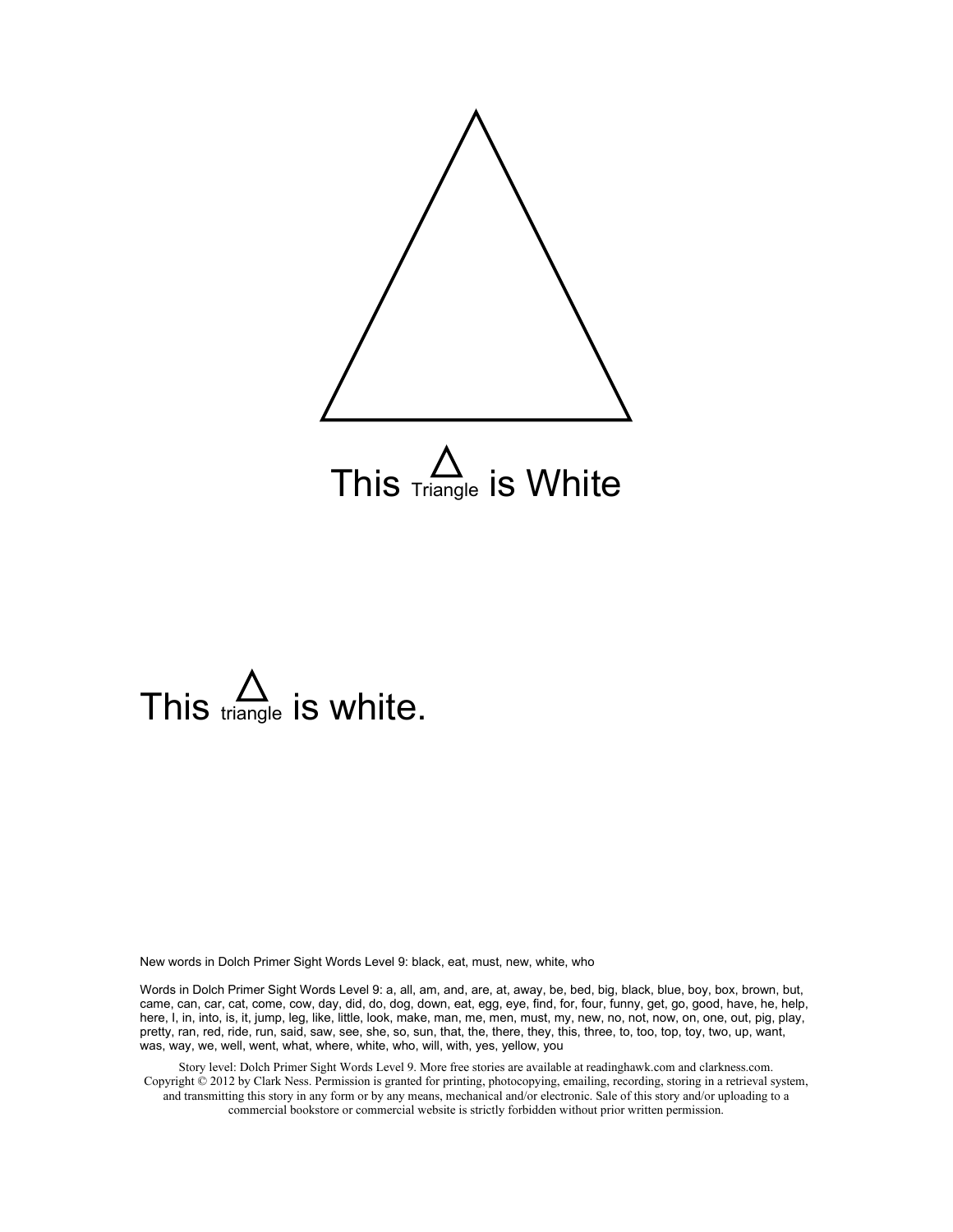

#### Who Will Eat This Banana?

### "Who will eat this banana?" said the boy.

New words in Dolch Primer Sight Words Level 9: black, eat, must, new, white, who

Words in Dolch Primer Sight Words Level 9: a, all, am, and, are, at, away, be, bed, big, black, blue, boy, box, brown, but, came, can, car, cat, come, cow, day, did, do, dog, down, eat, egg, eye, find, for, four, funny, get, go, good, have, he, help, here, I, in, into, is, it, jump, leg, like, little, look, make, man, me, men, must, my, new, no, not, now, on, one, out, pig, play, pretty, ran, red, ride, run, said, saw, see, she, so, sun, that, the, there, they, this, three, to, too, top, toy, two, up, want, was, way, we, well, went, what, where, white, who, will, with, yes, yellow, you